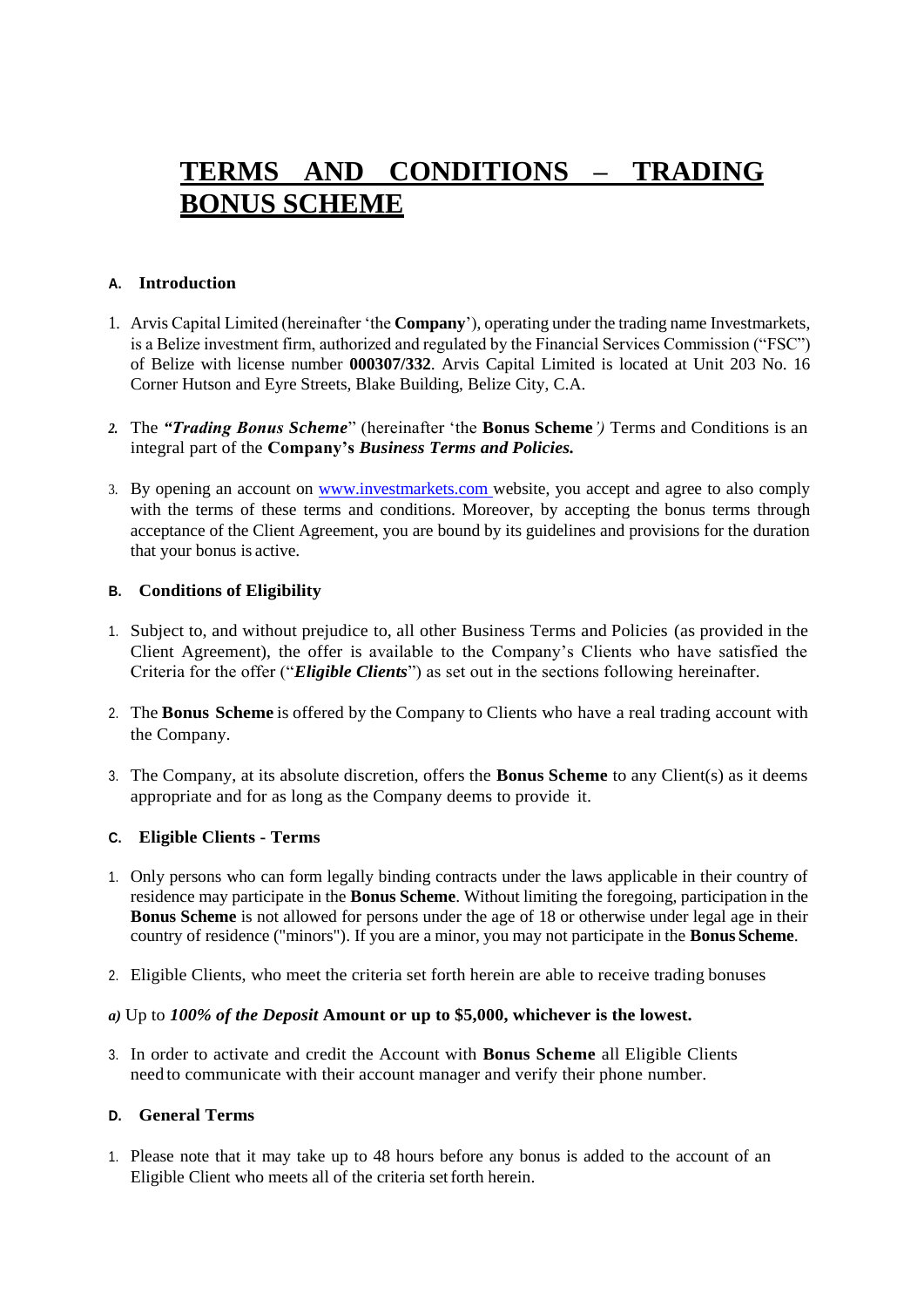- 2. The Company reserves the right, at its reasonable discretion:
	- i. to decline registration of any participant in the "Bonus Scheme"; and
	- ii. disqualify any participant in the "Bonus Scheme" who abuse or attempts to abuse the operation of the "Bonus Scheme", or breaches these terms and/or any of the "Business Terms" and Policies

set forth on the Company's website (i.e. Client Agreement).

Under no circumstances shall the Company be liable for any consequences of any trading bonus cancelation or decline, including, but not limited to, order(s) closure by Stop Out.

- 3. The Company reserves the right, at its reasonable discretion, to discontinue the offering of this "Bonus Scheme" to any of its Clients, without having to explain the reasons. Such Clients will be informed via email.
- 4. Clients may opt-out from the "Bonus Scheme" whenever they wish at their own cost. Please send your

request to your dedicated account manager.

- 5. The Company reserves the right to alter, amend or terminate the "Bonus Scheme" or any aspect of it at any time. Prior notice of such changes will be given to Clients and the Company will post any such changes on its website. It is recommended that participants in the "Bonus Scheme" consult these Terms & Conditions on the Company's website regularly. Please note that taking part in the "Bonus Scheme" constitutes acceptance and agreement to abide by any such alterations, amendments and/or changes.
- 6. The *Bonus* applied to the Accounts of Eligible Clients in accordance with the rules set forth herein cannot be transferred between other trading accounts maintained with the Company.
- 7. Any profits generated from the utilization of the **Bonus Scheme** is withdrawable.

# **E. Restrictions**

- 1. All Eligible Clients are permitted to hold only one (1) Bonus Scheme Account per one (1) unique IP address. Multiple registrations from the same IP are not permitted, nor multiple "Trading Bonus" Accounts register with same personal details.
- 2. Participation of "*Intermediaries/Related Parties*" in the "**Bonus Scheme**" is prohibited. If the registration and/or trading data of a participant in the "**Bonus Scheme**" corresponds with the registration and/or trading information, including but not limited to IP address, of another participant in the "**Bonus Scheme**", the Company reserves the right to regard this matching as a reason for immediate disqualification. For the purposes hereof, the term "*Intermediary(ies)/Related Party(ies)*", when used in these Terms & Conditions, unless the context otherwise requires, shall mean to include any person or entity bearing a relationship with any participant in the "**Bonus Scheme**", including, without limitation:
- a) family members, such as brothers, sisters, spouses, ancestors, lineal descendants and collateral descendants;
- b) person or entity, whom any participant in the "*Bonus Scheme*", directly or indirectly through one or more intermediaries, controls, or whom, directly or indirectly, through one or more intermediaries, is controlled by, or is under common control with any participant in the "**Bonus**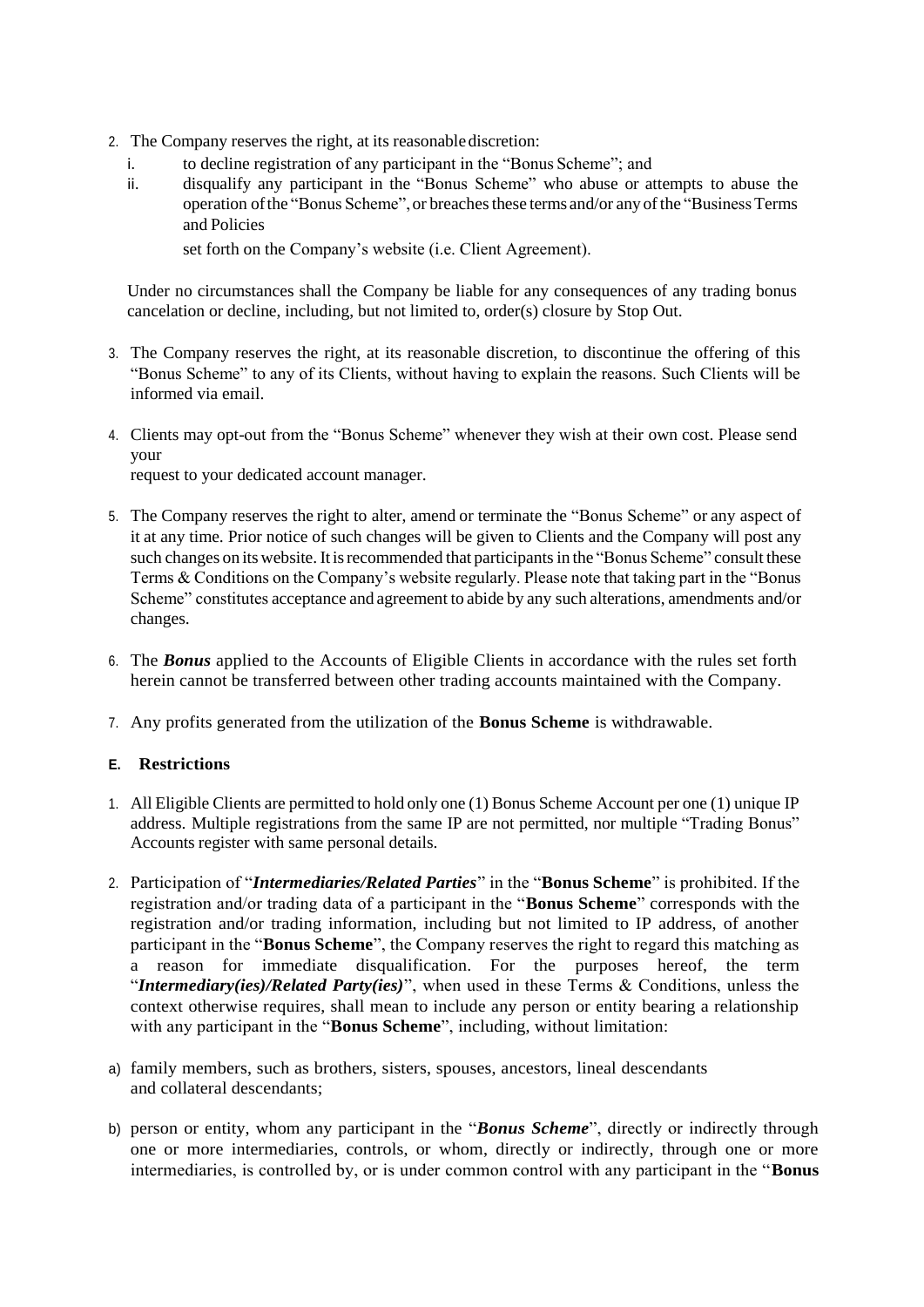**Scheme**"; for purposes of this definition, the term "*control*" (including, with correlative meaning, the terms "*controlled by*" and "*under common control with*"), as used with respect to any participant in the "**Bonus Scheme**", shall mean the possession, directly or indirectly through one or more intermediaries, of the power to director cause the direction of management policies of such person or entity, whether through ownership of voting securities or otherwise.

# **F. Cancelation/Disqualification**

Any indication or suspicion, in the Company's sole discretion, of any form of arbitrage (including but not limited to risk free profiting), abuse (including but not limited to participant's trading activity patterns that indicate that the participant solely aims to benefit financially from the credit trading bonus without being genuinely interested in trading in the markets and/or taking market risk), fraud, manipulation, cash- back arbitrage connected to a Bonus or any other forms of deceitful or fraudulent activity, will nullify all previously credited trading bonuses of the Eligible Client's real Trading Account with the Company and/or any and all transactions carried and/or profits or losses garnered therein. In these circumstances, the Company reserves the right, at its sole discretion to close/suspend (either temporarily or permanently) all such Eligible Client'sreal Trading Account with the Company, cancel all orders and annul all profits of such participant. In these circumstances, the Company shall not be liable for any consequences of the bonus cancelation, including, but not limited to, order(s) closure byStop Out.

- 1. In the event of internal transfers between trading Accounts with the Company, trading bonuses previously credited will be canceled, and bonus will not be provided for the new account.
- 2. If in a 90-day period, you do not meet the required volume your Bonus will be immediately canceled. The required open volume is **Bonus USD \* 10,000.** The Volume required in order to be considered for the calculation is the Volume generated (one side/open leg) on AnyAsset.
- 3. The Company reserves the right to cancel (withdraw or remove) the active bonus of client, when the balance goes to negative (this means that the client has lost all his funds and part or all of his credit) and no positions are open.
- 4. The Active Bonus will get cancelled when the Company have reasonable grounds to believe that the Client/s attempted to abuse the Company's Terms and Conditions or the Bonus given to them (i.e. by engaging to hedging strategies between 2 different account with active bonus).

# **G. Wagering requirements**

- **1.** Eligible Clients will be able to wager the bonus by meeting the open volume requirement (one side/open leg) on any Asset of more than **Bonus USD \*20,000.**
- **2.** In case the Client receives an additional Bonus, the wagering conditions will be adjusted based on the total amount of the Bonus.

For Example: Client deposited 5,000 USD and received 5,000 USD Bonus, before wagering the first bonus he deposits another 4,000 USD and receives an additional 4,000 USD Bonus => The Volume required to make in order for the Bonus to be withdrawable will increase from (5,000 \* 20,000) US \$ Volume 100,000,000 to (9,000 \*20,000.00) US \$ Volume 180,000,000.

# **H. Governing Law**

1. The "**Bonus Scheme**" terms shall be governed by and construed in accordance with the Laws of Belize. Any dispute or situation not covered by these terms will be resolved by the Company